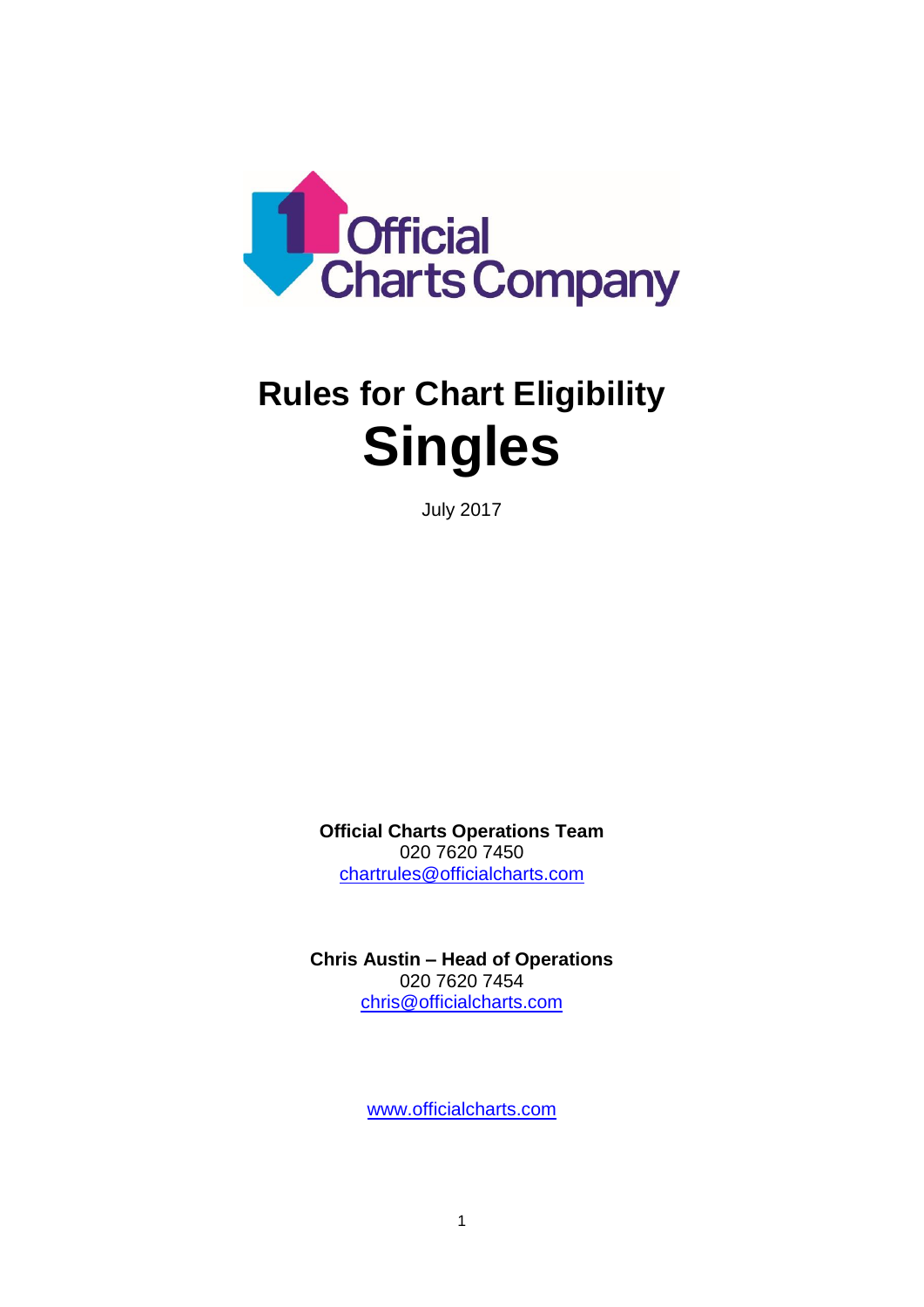## **Rules for Chart Eligibility** July 2017

#### **INTRODUCTION**

The following Chart Rules exist to determine eligibility for entry into the Official UK Singles Chart. The aim of the Rules is to protect the integrity of the Charts and to ensure that they are an accurate reflection of the popularity of each recording by reference to genuine transactions.

The Rules apply equally to all companies issuing and/or distributing recordings. They set out the conditions on which a recording will be eligible for inclusion in the Chart. The rules also apply to the UK's Official genre charts, subject to variation where appropriate.

It should be noted that record companies and distributors remain free to package and market their products in any way they choose. However, releases which do not comply with the Rules will not be eligible to be included in the Chart.

The Chart Rules are issued by the Official Charts Company in conjunction with the Chart Supervisory Committee (CSC) under the supervision of the Official Charts Company board. The Official Charts Company is responsible for interpreting and applying the Chart Rules on a day-to-day basis under the supervision of the CSC. The Official Charts Company may, at its discretion, refer any matter concerning the interpretation of the Chart Rules with respect to one or more recordings to the CSC, a designated sub-committee of the CSC, or the board, for a decision. The decision of the board will be final.

Copies of the Terms of Reference of the CSC are available from the Official Charts Company on request.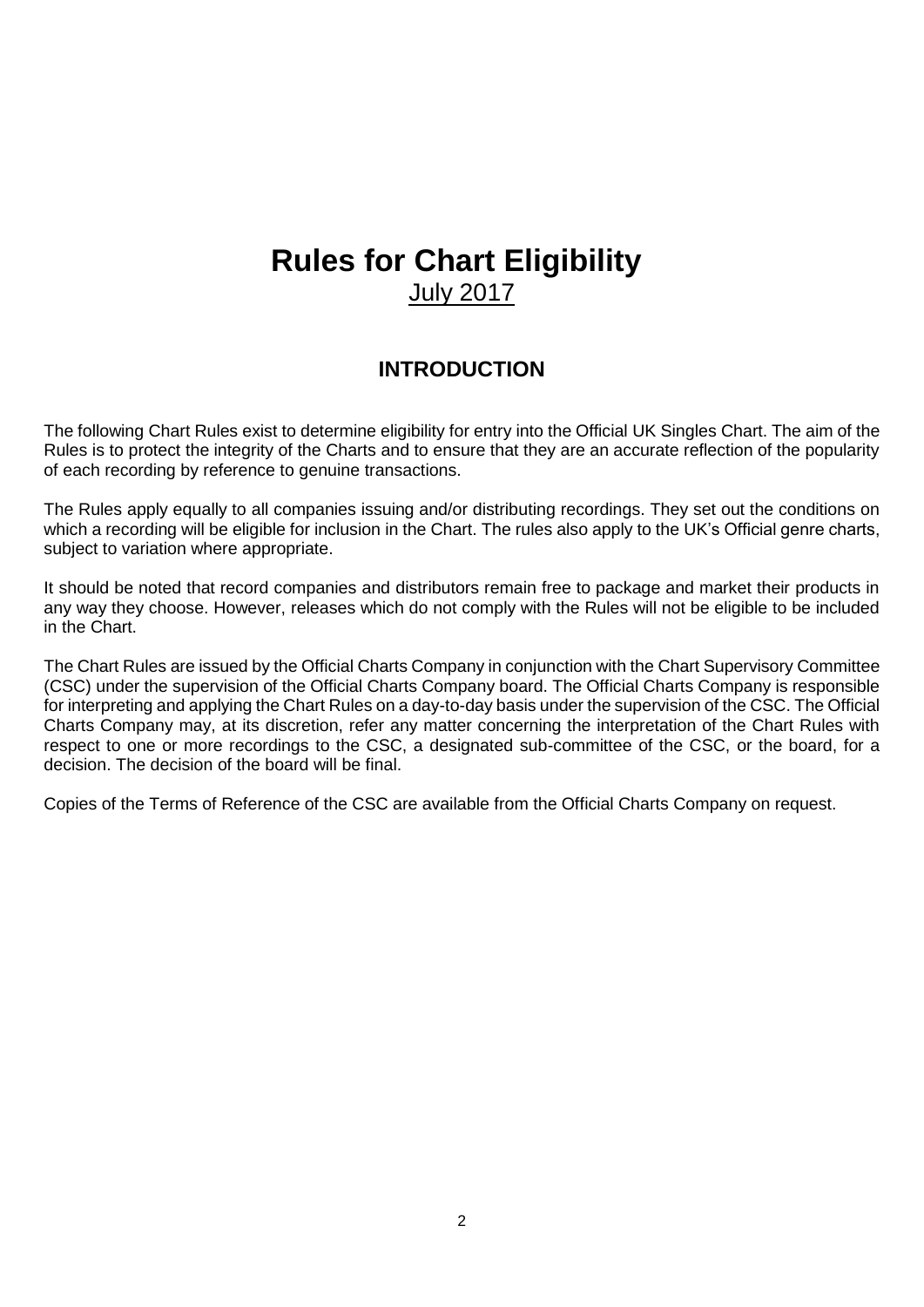### **1.0 Genuine Transactions**

| $1.1$ | All information used to compile the Chart must be recorded as a result of a genuine transaction by a genuine<br>consumer.                                                                                                                                                                                                                                                                                                                                                                                                                                                                                                           |
|-------|-------------------------------------------------------------------------------------------------------------------------------------------------------------------------------------------------------------------------------------------------------------------------------------------------------------------------------------------------------------------------------------------------------------------------------------------------------------------------------------------------------------------------------------------------------------------------------------------------------------------------------------|
|       | No record company, distributor, retailer, Artist or other party should act or encourage others to act in any<br>way designed to distort, or which has the effect of distorting the Chart by achieving a higher or lower Chart<br>position for a record than it would otherwise achieve.                                                                                                                                                                                                                                                                                                                                             |
|       | Actions which will be considered a breach of these rules include:                                                                                                                                                                                                                                                                                                                                                                                                                                                                                                                                                                   |
|       | promoting the sale of any record by supplying a dealer with records by another artist free of charge or<br>a)<br>upon terms more favourable than would be the case but for that promotion;                                                                                                                                                                                                                                                                                                                                                                                                                                          |
|       | purchasing records or causing records to be purchased or streamed other than as a genuine consumer<br>b)<br>transaction;                                                                                                                                                                                                                                                                                                                                                                                                                                                                                                            |
|       | multiple transactions of records on behalf of other persons,<br>c)                                                                                                                                                                                                                                                                                                                                                                                                                                                                                                                                                                  |
|       | interference with the operation of transaction recording machines or other equipment or computer<br>d)<br>software used to compile the Charts or collect or collate its information or in any other way being a party<br>to the submission of false or inaccurate data to the Chart compiler;                                                                                                                                                                                                                                                                                                                                       |
|       | offering money or other benefits to a chart reporting retailer or digital service contingent upon a record<br>e)<br>entering any of the Charts or attaining a minimum chart position;                                                                                                                                                                                                                                                                                                                                                                                                                                               |
|       | procuring the sale and/or consumption of a record in conjunction with a non-related or excessive gift,<br>f)<br>i.e. which gives the consumer a product, voucher or benefit or anything else which is either unrelated to<br>the record concerned or of a value in excess of the value of the record without that gift (value means<br>normal retail price);                                                                                                                                                                                                                                                                        |
|       | any other activity intended to unfairly influence Chart positions.<br>g)                                                                                                                                                                                                                                                                                                                                                                                                                                                                                                                                                            |
|       | Where the Official Charts Company has reason to believe that a record is the subject of any of the above<br>types of activity, it will, at its discretion, either remove identifiable irregular transactions from the data used<br>to compile the Chart, or exclude the record from the Chart with immediate effect.                                                                                                                                                                                                                                                                                                                |
|       | The Official Charts Company's nominated chart compiler will ensure the accuracy and completeness of any<br>transaction information provided to it by a retail outlet to the extent it is possible to do so using Good<br>Industry Practice. Where the nominated chart compiler has reason to believe that the inclusion of<br>transactions from a retail outlet or a number of retail outlets maybe inaccurate, misleading or incomplete<br>and run contrary to the guidelines expected by a skilled and experienced market research firm, then the<br>retail outlet(s) in question will be excluded to avoid potential distortion. |
|       | If a record is excluded from the Chart, the Official Charts Company will inform the record company,<br>distributor, ERA and the BPI in writing on the first working day after the exclusion takes effect. If unusual or<br>irregular transactions cause the Official Charts Company to remove data from the Chart sample, the Official<br>Charts Company will inform the Secretariat of the BPI and/or ERA, as appropriate, on the first working day<br>after the data is removed.                                                                                                                                                  |

\_\_\_\_\_\_\_\_\_\_\_\_\_\_\_\_\_\_\_\_\_\_\_\_\_\_\_\_\_\_\_\_\_\_\_\_\_\_\_\_\_\_\_\_\_\_\_\_\_\_\_\_\_\_\_\_\_\_\_\_\_\_\_\_\_\_\_\_\_\_\_\_\_\_\_\_\_\_\_\_\_\_\_\_\_\_\_\_\_\_\_\_\_\_\_\_\_\_\_\_\_\_\_\_\_\_\_

#### **2.0 Codes of Conduct**  $\_$  , and the set of the set of the set of the set of the set of the set of the set of the set of the set of the set of the set of the set of the set of the set of the set of the set of the set of the set of the set of th

| These rules are additional to the codes of conduct operated by the BPI/ERA or other trade or professional |
|-----------------------------------------------------------------------------------------------------------|
| association.                                                                                              |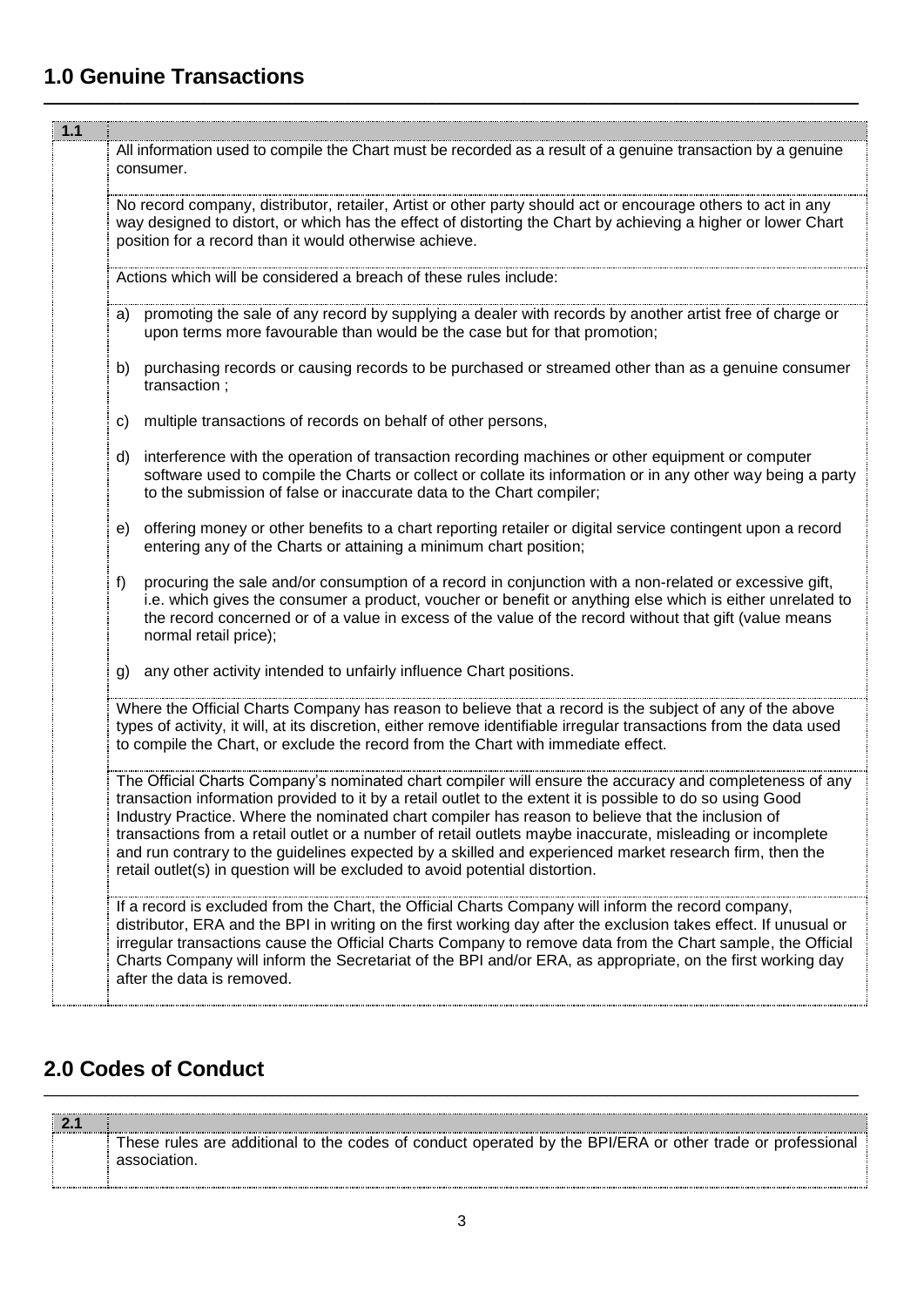### **3.0: Singles Definitions Summary**

| <b>Product</b> |      |                          | Format                       | <b>Dealer Price</b> |                             | <b>Maximum Playing Time and Content</b>                                                                                                                                                                                                                                                                                                                       |
|----------------|------|--------------------------|------------------------------|---------------------|-----------------------------|---------------------------------------------------------------------------------------------------------------------------------------------------------------------------------------------------------------------------------------------------------------------------------------------------------------------------------------------------------------|
| а.             |      | i) Digital Audio Track   | Audio Download               | Minimum £0.40       | <b>15 minutes</b>           | (one audio track)                                                                                                                                                                                                                                                                                                                                             |
|                |      | ii) Digital Audio Track  | On Demand Audio Stream       | N/A                 | 15 minutes                  | (one audio stream)                                                                                                                                                                                                                                                                                                                                            |
| b.             |      | i) Digital Single Bundle | Audio Download               | Minimum £0.40       |                             | 25 minutes and no more than four songs plus alternative versions of featured songs.<br>Playing time of video tracks will not count towards total permitted playing time providing the<br>video is cut to substantially the same mix as featured audio tracks or is the only<br>commercially available video for the tracks.                                   |
| C.             | i)   | "1 Track" CD             | <b>Compact Disc</b>          | Minimum £0.60       |                             | 15 minutes and no more than one audio track. No multimedia content.                                                                                                                                                                                                                                                                                           |
| d.             | i)   | "1 Track+" CD            | <b>Compact Disc</b>          | Minimum £1.20       |                             | 15 minutes and one audio track plus additional audio track OR video OR ringtone.                                                                                                                                                                                                                                                                              |
| е.             | i)   | "Maxi" CD Enhanced       | <b>Compact Disc</b>          | Minimum £1.79       | versions of featured songs. | 25 minutes and no more than four songs (audio or video) plus alternative audio                                                                                                                                                                                                                                                                                |
|                | ii)  | "Maxi" DVD Enhanced      | <b>DVD</b>                   | Minimum £1.79       |                             | Playing time of video tracks will not count towards total permitted playing time providing the<br>video is cut to substantially the same mix as featured audio tracks or is the only<br>commercially available video for the tracks.                                                                                                                          |
| f.             | i)   | "Maxi" DMD               | <b>Digital Memory Device</b> | Minimum £2.49       | versions of featured songs. | 25 minutes and no more than four songs (audio or video) plus alternative audio<br>Playing time of video tracks will not count towards total permitted playing time providing the<br>video is cut to substantially the same mix as featured audio only tracks or is the only<br>commercially available video for the tracks. Maximum memory capacity of 256MB. |
| g.             | i).  | 7-inch                   | Vinyl up to 7"               | Minimum £0.50       |                             | 25 minutes and no more than three tracks.                                                                                                                                                                                                                                                                                                                     |
|                | ii). | 12-inch                  | Vinyl over 7"                | Minimum £1.99       |                             | 25 minutes and no more than four songs plus alternative versions of featured songs.                                                                                                                                                                                                                                                                           |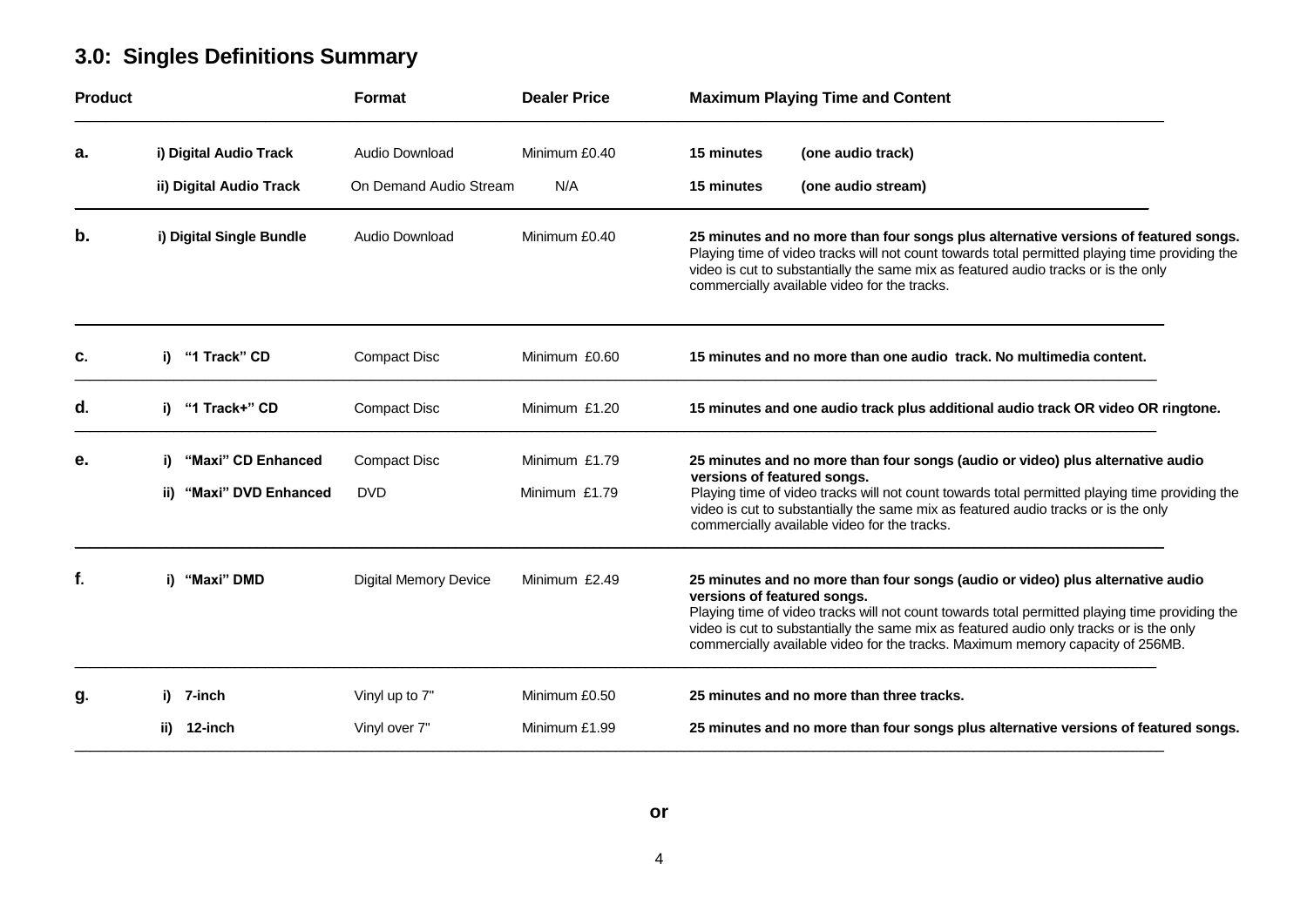**Remix Single (see below)**

**NOTES**

**h. Remix Single One song title and any number of remixes of that featured title to a maximum of 40 minutes applicable to "Maxi" physical or digital formats and 12" vinyl formats.** One promotional video for lead track only.

- 1. **Playing Time** refers to the amount of recorded material irrespective of content.<br>2. A Track is a continuous piece of recorded material.
- 2. A **Track** is a continuous piece of recorded material.
- 3. **Digital Minimum Dealer Price** £0.40p : Only tracks with a minimum PPD of 40 pence or more shall be eligible for the Official Singles Chart. In the event that a record company has an alternative business model for the sale of downloads (i.e., one not based on a published dealer price), the price charged to the online digital retailer should not be less than 32 pence per track. OCC will monitor sales to ensure they are 'genuine sales'. Where OCC judges sales not to be genuine, they may be excluded from the chart at OCC's absolute discretion.
- 4. **Singles Multi-packs** are not eligible for the Official Singles Chart
- 5. **Featured Song** is defined as the lead track nominated by releasing label and common to all formats
- 6. "For chart purposes, 'on demand streams' are those streams delivered by an 'on demand service', namely a service which offers: (a) only a la carte streams (those which have been actively selected by the user); or (b) a mixture of a la carte streams and also streams which have been played from curated playlists, where the user has access to what is considered by Official Charts to be a reasonable number of skips. For removal of doubt, services which provide access to streams solely via curated / non-interactive playlists will not deemed to be 'on demand' services."

**or**

 $\ldots \qquad$ 

\_\_\_\_\_\_\_\_\_\_\_\_\_\_\_\_\_\_\_\_\_\_\_\_\_\_\_\_\_\_\_\_\_\_\_\_\_\_\_\_\_\_\_\_\_\_\_\_\_\_\_\_\_\_\_\_\_\_\_\_\_\_\_\_\_\_\_\_\_\_\_\_\_\_\_\_\_\_\_\_\_\_\_\_\_\_\_\_\_\_\_\_\_\_\_\_\_\_\_\_\_\_\_\_\_\_\_\_\_\_\_\_\_\_\_\_\_\_\_\_\_\_\_\_\_\_\_\_\_\_\_\_\_\_\_\_\_\_\_\_\_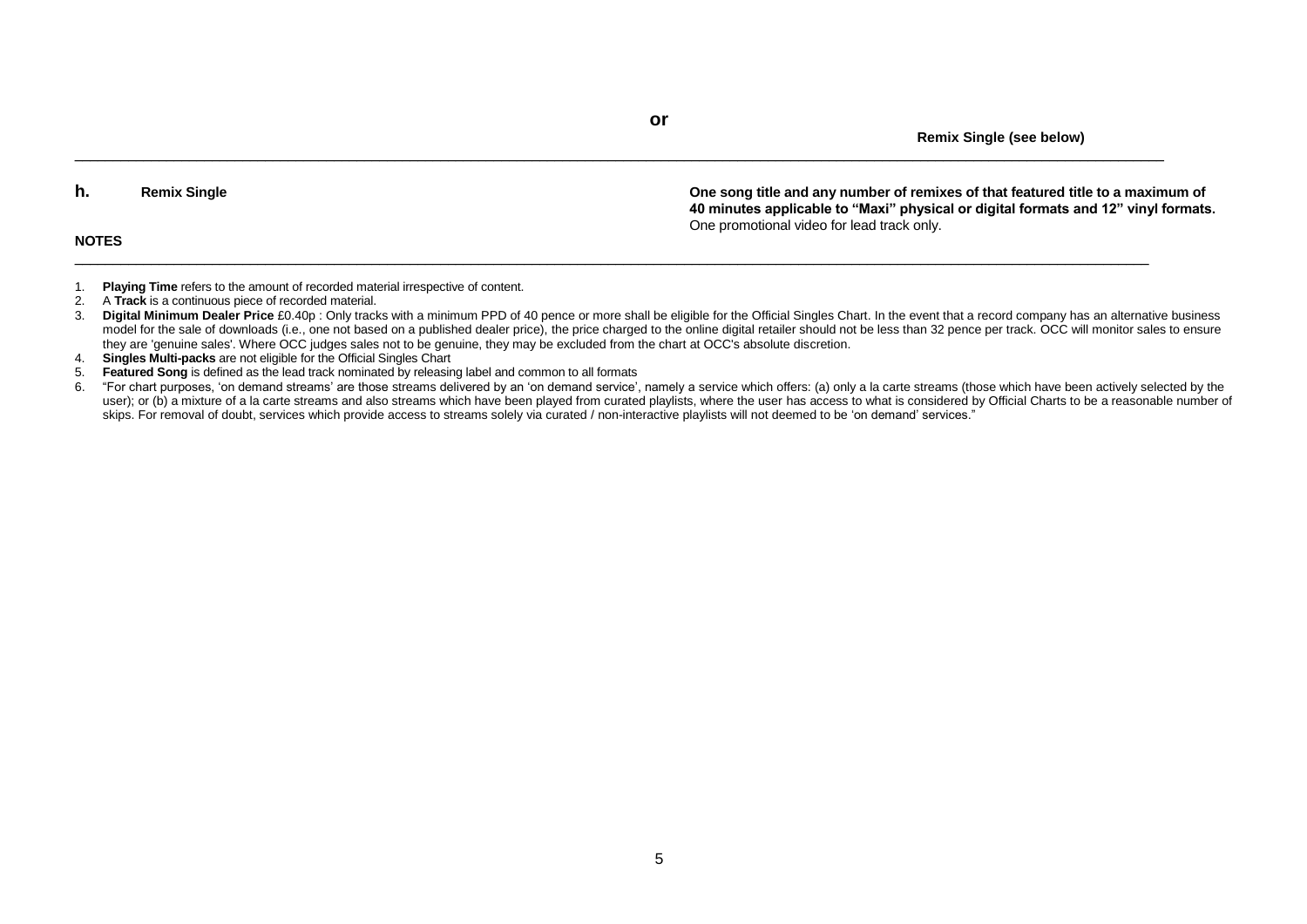### **4.0 Combining Formats for Singles Chart**

#### **DIGITAL**

The following digital formats may be combined for chart placing.

| d. | i)  | <b>Digital Audio Track</b>   | Permanent Digital Download | Unlimited digital variants or alternative versions of featured song<br>may be combined for chart placing. |
|----|-----|------------------------------|----------------------------|-----------------------------------------------------------------------------------------------------------|
|    | ii) | <b>Digital Audio Track</b>   | On Demand Audio Stream     | Unlimited digital variants or alternative versions of featured song<br>may be combined for chart placing. |
|    |     |                              |                            |                                                                                                           |
| е. | ii) | <b>Digital Single Bundle</b> | Permanent Digital Download | Maximum of 3 digital bundles may be combined for chart placing                                            |

\_\_\_\_\_\_\_\_\_\_\_\_\_\_\_\_\_\_\_\_\_\_\_\_\_\_\_\_\_\_\_\_\_\_\_\_\_\_\_\_\_\_\_\_\_\_\_\_\_\_\_\_\_\_\_\_\_\_\_\_\_\_\_\_\_\_\_\_\_\_\_\_\_\_\_\_\_\_\_\_\_\_\_\_\_\_\_\_\_\_\_\_\_\_\_\_\_\_\_\_\_\_\_\_\_\_\_\_\_\_\_\_\_\_\_\_\_\_\_\_\_\_\_\_\_\_\_\_\_\_\_\_\_\_\_\_\_\_\_\_\_\_\_

#### **PHYSICAL**

In addition to the digital formats, sales of a maximum of **3** physical formats may be combined for a chart placing and purposes of chart publication. **Note: A maximum of 2 formats from the Maxi Format section are chart eligible.**

#### **Quantity of Format Type Permitted Per Single Release**

#### **Standard Formats**

| а. | ii)<br>iii)<br>iv)  | "1 Track" CD<br>"1 Track+" CD<br>7-inch<br>12-inch | Compact Disc<br>Compact Disc<br>Vinyl up to 7"<br>Vinyl over 7" | Any combination of formats from this section to the maximum<br>of 3 physical formats |
|----|---------------------|----------------------------------------------------|-----------------------------------------------------------------|--------------------------------------------------------------------------------------|
|    | <b>Maxi Formats</b> |                                                    |                                                                 |                                                                                      |

\_\_\_\_\_\_\_\_\_\_\_\_\_\_\_\_\_\_\_\_\_\_\_\_\_\_\_\_\_\_\_\_\_\_\_\_\_\_\_\_\_\_\_\_\_\_\_\_\_\_\_\_\_\_\_\_\_\_\_\_\_\_\_\_\_\_\_\_\_\_\_\_\_\_\_\_\_\_\_\_\_\_\_\_\_\_\_\_\_\_\_\_\_\_\_\_\_\_\_\_\_\_\_\_\_\_\_\_\_\_\_\_\_\_\_\_\_\_\_\_\_\_\_\_\_\_\_\_\_\_\_\_\_\_\_\_\_\_\_\_\_\_\_

| b. |      | "Maxi" CD (or Enhanced) or Vinyldisc  | Compact Disc          | 1 of each of the format types listed in this section are chart eligible, |
|----|------|---------------------------------------|-----------------------|--------------------------------------------------------------------------|
|    | ii)  | "Maxi" DVD (or Enhanced) or Vinyldisc | DVD                   | to a maximum of 2                                                        |
|    | iii) | "Maxi" Dualdisc                       | Dualdisc              |                                                                          |
|    | iv)  | "Maxi" DMD                            | Digital Memory Device |                                                                          |
|    |      |                                       |                       |                                                                          |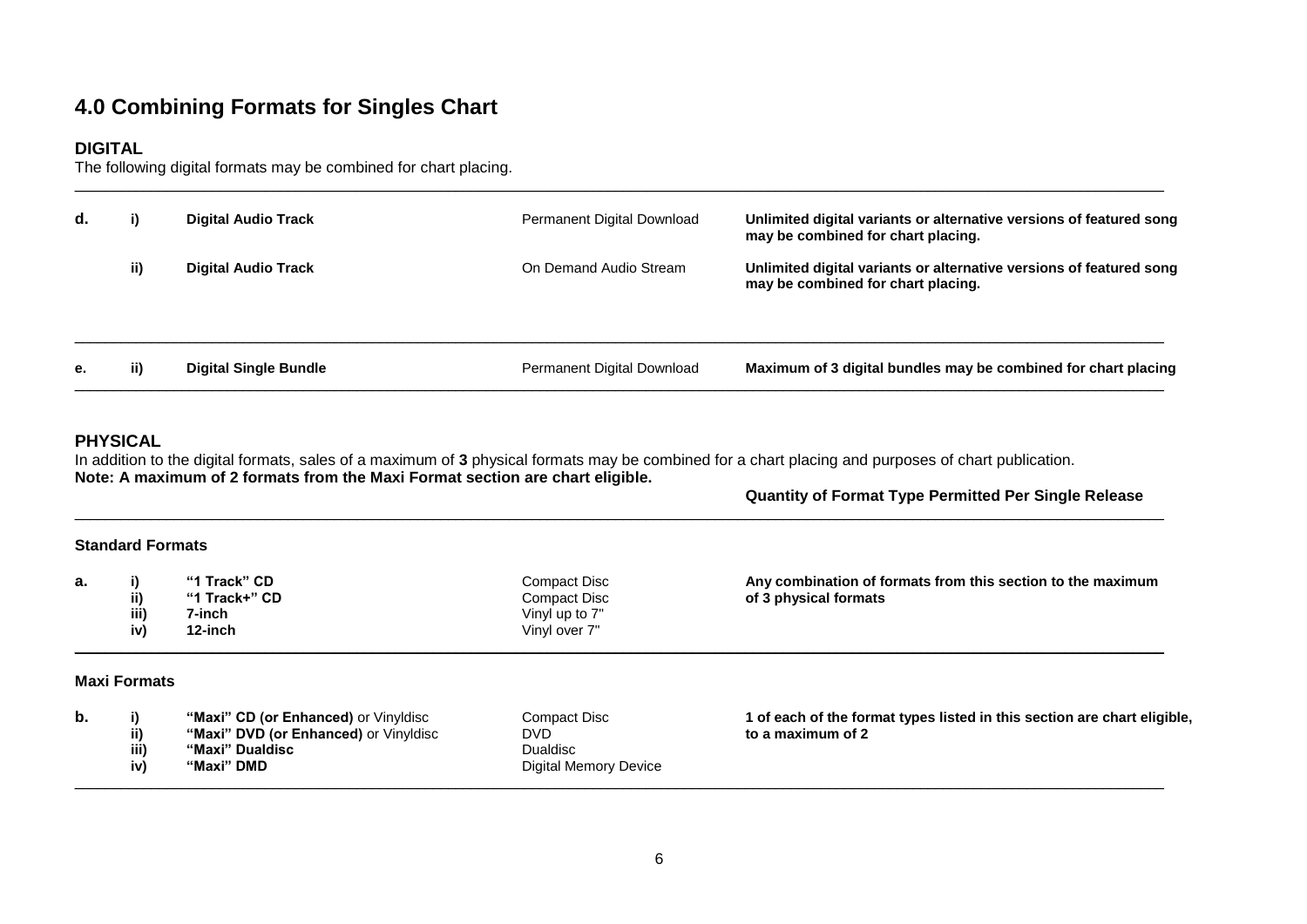### **4.0 Combining of Transactions**

| 4.1              | <b>Criteria for Combining Transactions</b>                                                                                                                                                                                                                                                                                                                                                                                                                                                                                                                                           |
|------------------|--------------------------------------------------------------------------------------------------------------------------------------------------------------------------------------------------------------------------------------------------------------------------------------------------------------------------------------------------------------------------------------------------------------------------------------------------------------------------------------------------------------------------------------------------------------------------------------|
| a                | Sales of different formats and variants of a single are combined for chart purposes where each format contains<br>the featured song(s), and not the featured song(s) from any other chart single.                                                                                                                                                                                                                                                                                                                                                                                    |
| $\mathbf b$      | For chart purposes, the sales of different formats are combined where they can reasonably be held to<br>be variants or alternative formats of the same piece of product. The criteria for combining transactions<br>are detailed below.                                                                                                                                                                                                                                                                                                                                              |
| C                | i) The featured song of a Top 40 single cannot be released as a B-side or extra track on a subsequent chart<br>eligible single until the former has dropped out of the Top 40, subject to c ii) and c iii).                                                                                                                                                                                                                                                                                                                                                                          |
|                  | ii) If a song that has fallen out of Top 40 is then used as a B-side or extra title on a new release and the original<br>song re-enters the Top 40, the new release will remain chart eligible.                                                                                                                                                                                                                                                                                                                                                                                      |
|                  | iii) Labels may include previously unreleased remixes or alternative versions of a current Top 40 single on a<br>new release providing the version used has not previously appeared on a chart eligible release.                                                                                                                                                                                                                                                                                                                                                                     |
| d                | i) A maximum of three singles within the Top 100 by the same artist will be chart eligible. These will be the<br>three most popular singles in a week based on combined sales and streams. (Also see 5.0 Exclusions)                                                                                                                                                                                                                                                                                                                                                                 |
|                  | ii) In the case of singles featuring a secondary artist(s), they will only count towards the primary named<br>artist's maximum of three chart eligible singles.                                                                                                                                                                                                                                                                                                                                                                                                                      |
|                  | iii) In the case of singles that are equal collaborations between two or more artists, a single will count<br>towards the maximum of three chart eligible singles of the artist on the releasing label.                                                                                                                                                                                                                                                                                                                                                                              |
|                  | iv) Where all collaborating artists appear on the same label releasing a single, the releasing label must<br>nominate the primary artist.                                                                                                                                                                                                                                                                                                                                                                                                                                            |
| е                | A maximum of three physical formats for each title is eligible for the singles chart. The first 3 formats to be<br>domestically released will feature in the Chart unless the record company elects a different combination before<br>release. 4th and subsequent physical formats of a single will not be eligible for a chart position.                                                                                                                                                                                                                                            |
| f                | A maximum of three digital bundle formats for each title is eligible for the singles chart. The first 3 formats to<br>be domestically released will feature in the Chart unless the record company elects a different combination<br>before release. 4th and subsequent digital bundle formats of a single will not be eligible for a chart position.                                                                                                                                                                                                                                |
| $\boldsymbol{g}$ | In addition to 3 physical formats and 3 digital bundles, an unlimited number of digital variants of the featured<br>song may be combined for a chart position.                                                                                                                                                                                                                                                                                                                                                                                                                       |
|                  | Note: The featured song across all formats of a single need not be identical for their transactions to be<br>combined, but should be substantially the same - that is, an identical OR extended OR remixed OR live OR<br>alternative version of the basic song.                                                                                                                                                                                                                                                                                                                      |
| h                | On demand Digital Audio Track Streams will be combined with transactions of chart eligible digital audio<br>downloads, using an industry set ratio of 150 or 300 audio streams (Also see 6.0 Accelerated Decline) to 1<br>digital audio download (or as otherwise amended). All other chart eligibility rules relating to digital audio<br>downloads shall apply equally to digital audio streams, where appropriate. Digital transactions (the combined<br>sum of streams and downloads, as outlined above) will be combined with physical singles sales on a one-to-<br>one basis. |
|                  |                                                                                                                                                                                                                                                                                                                                                                                                                                                                                                                                                                                      |
| 4.2              | <b>Imports</b><br>An imported single which is available at the same time as a similar or identical UK release by the same artist                                                                                                                                                                                                                                                                                                                                                                                                                                                     |
|                  | but from a different distributor will not be combined with sales of the domestic release and will not qualify for a<br>chart position in its own right whilst the UK release is in the Top 100.                                                                                                                                                                                                                                                                                                                                                                                      |
| 4.3              | <b>Simultaneous Availability</b>                                                                                                                                                                                                                                                                                                                                                                                                                                                                                                                                                     |
|                  | When the same record (or combinable variant) is available on UK release from two different companies,<br>transactions will not be combined except at the request of both companies.                                                                                                                                                                                                                                                                                                                                                                                                  |
|                  | Note: The other rules for combination as outlined in 4.1 also apply in all such cases.                                                                                                                                                                                                                                                                                                                                                                                                                                                                                               |
| 4.4              | <b>ISRCs and Digital Barcodes</b>                                                                                                                                                                                                                                                                                                                                                                                                                                                                                                                                                    |
|                  | All digital formats of a track (including videos) must carry an ISRC reported to Millward Brown together with the<br>barcode of the physical product it is to be linked to three weeks prior to release.                                                                                                                                                                                                                                                                                                                                                                             |

\_\_\_\_\_\_\_\_\_\_\_\_\_\_\_\_\_\_\_\_\_\_\_\_\_\_\_\_\_\_\_\_\_\_\_\_\_\_\_\_\_\_\_\_\_\_\_\_\_\_\_\_\_\_\_\_\_\_\_\_\_\_\_\_\_\_\_\_\_\_\_\_\_\_\_\_\_\_\_\_\_\_\_\_\_\_\_\_\_\_\_\_\_\_\_\_\_\_\_\_\_\_\_\_\_\_\_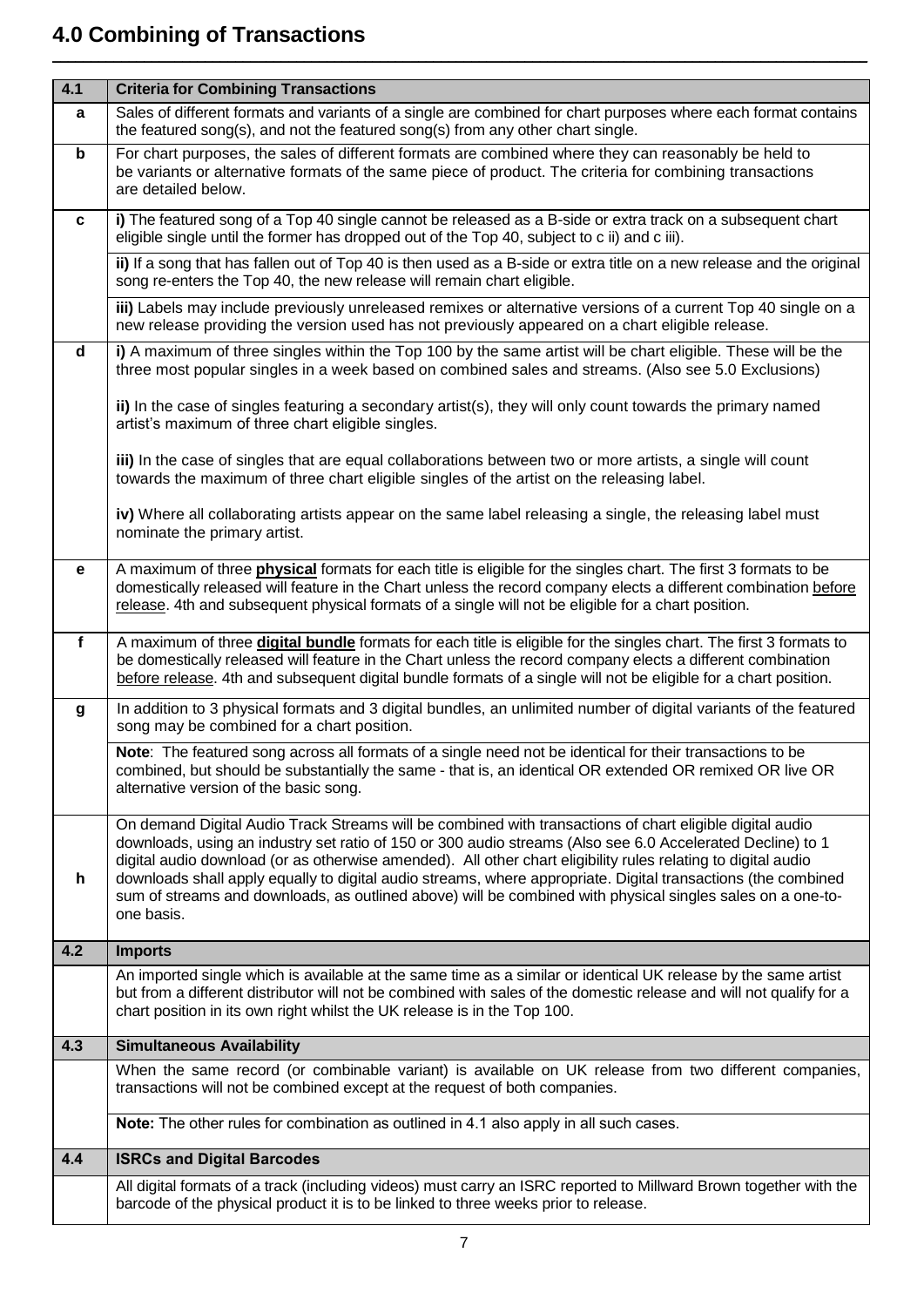|     | All digital bundles must carry a unique identifier (i.e. digital barcodes) and ISRC codes for individual tracks.                                                                                                                                                   |
|-----|--------------------------------------------------------------------------------------------------------------------------------------------------------------------------------------------------------------------------------------------------------------------|
|     | Videos included within Digital Bundles must carry a valid ISRC.                                                                                                                                                                                                    |
|     | Note: Digital tracks without an ISRC or Digital Singles without a barcode will not have their transactions<br>tracked for chart purposes.                                                                                                                          |
| 4.5 |                                                                                                                                                                                                                                                                    |
|     | <b>Catalogue Numbers and Barcodes</b>                                                                                                                                                                                                                              |
|     | All physical formats should carry a unique catalogue number, and a unique barcode should relate to the<br>catalogue number. This is applicable even when identical recordings are issued in different packaging,<br>including colour variations of CD's and vinyl. |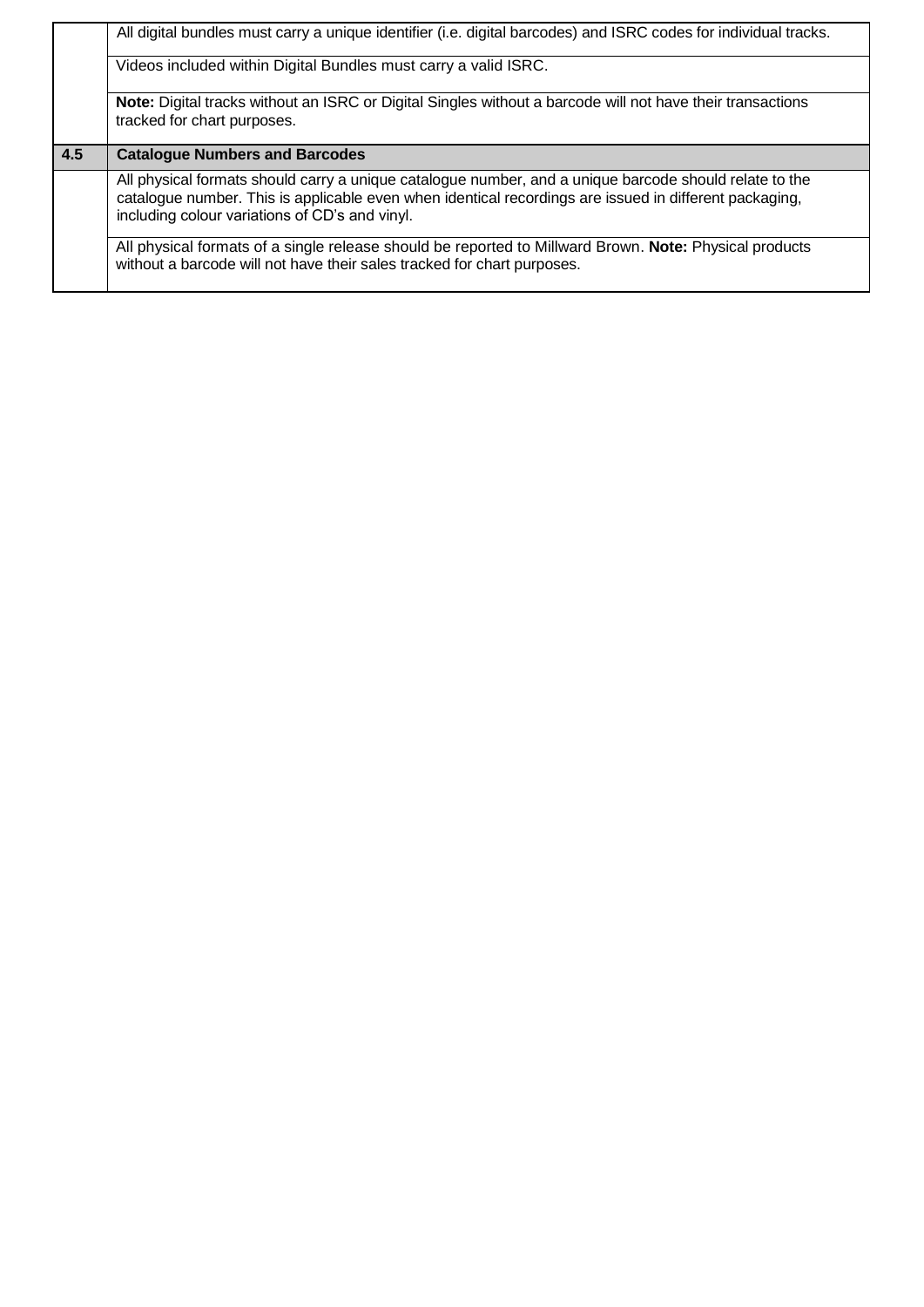### **5.0 Exclusions**

| 5.1 | <b>Exclusion By Request</b>                                                                                                                                                                                                                                                                                                                                                                                                                                                                                    |
|-----|----------------------------------------------------------------------------------------------------------------------------------------------------------------------------------------------------------------------------------------------------------------------------------------------------------------------------------------------------------------------------------------------------------------------------------------------------------------------------------------------------------------|
|     | i) A UK rights owner/licensee may request the Official Charts Company to exclude a record from the Charts<br>where the record is not generally available from the owner's normal distributor (for example - deleted titles, or<br>pre-release transactions caused by distribution leaks). The Official Charts Company may at its absolute<br>discretion exclude a record from the Chart in such circumstances. A record that otherwise meets all eligibility<br>criteria will not be excluded from the charts. |
|     | ii) A UK rights owner/licensee may elect to exclude the third bestselling single by an artist and replace it<br>with their fourth bestselling track if the third bestselling track is outside of the Top 20 chart positions. Tracks<br>excluded in this way cannot become chart eligible again for a period of six months.                                                                                                                                                                                     |
|     | iii) In exceptional circumstances, a UK rights owner/licensee may elect to exclude the second bestselling<br>single by an artist and replace it with their fourth bestselling track if the second bestselling track is outside of<br>the Top 20 chart positions on the Accelerated Chart Ratio. Tracks excluded in this way cannot become<br>chart eligible again for a period of six months.                                                                                                                  |
| 5.2 | <b>Promotional Products</b>                                                                                                                                                                                                                                                                                                                                                                                                                                                                                    |
|     | Any promotional (free to consumer) physical product or digital product will not be eligible for inclusion in the<br>chart with the exception of on demand digital track streams from audio streaming ad-funded services.                                                                                                                                                                                                                                                                                       |

\_\_\_\_\_\_\_\_\_\_\_\_\_\_\_\_\_\_\_\_\_\_\_\_\_\_\_\_\_\_\_\_\_\_\_\_\_\_\_\_\_\_\_\_\_\_\_\_\_\_\_\_\_\_\_\_\_\_\_\_\_\_\_\_\_\_\_\_\_\_\_\_\_\_\_\_\_\_\_\_\_\_\_\_\_\_\_\_\_\_\_\_\_\_\_\_\_\_\_\_\_\_\_\_\_\_\_

\_\_\_\_\_\_\_\_\_\_\_\_\_\_\_\_\_\_\_\_\_\_\_\_\_\_\_\_\_\_\_\_\_\_\_\_\_\_\_\_\_\_\_\_\_\_\_\_\_\_\_\_\_\_\_\_\_\_\_\_\_\_\_\_\_\_\_\_\_\_\_\_\_\_\_\_\_\_\_\_\_\_\_\_\_\_\_\_\_\_\_\_\_\_\_\_\_\_\_\_\_\_\_\_\_\_\_

### **6.0 Accelerated Decline**

| 6.1 | <b>Streaming Ratio</b>                                                                                                                                                                                                                                                                                                                                                                                                                                                              |
|-----|-------------------------------------------------------------------------------------------------------------------------------------------------------------------------------------------------------------------------------------------------------------------------------------------------------------------------------------------------------------------------------------------------------------------------------------------------------------------------------------|
|     | New releases will have a streaming to sales ratio of 150:1 (or as otherwise amended by the CSC) applied for<br>the combining of chart eligible transactions. This ratio will be known as Standard Chart Ratio (SCR)                                                                                                                                                                                                                                                                 |
|     | After 3 consecutive weeks of decline a stream to sale ratio of 300:1 (or as otherwise amended by the CSC)<br>can be applied. This is also known as Accelerated Chart Ratio (ACR)                                                                                                                                                                                                                                                                                                    |
|     | Decline is defined as negative week on week variance of combined sales and streams AND negative variance<br>lower than the market rate of change week on week                                                                                                                                                                                                                                                                                                                       |
| 6.2 | <b>Exceptions</b>                                                                                                                                                                                                                                                                                                                                                                                                                                                                   |
|     | Accelerated Chart Ratio cannot be applied to any product with fewer than 9 weeks on chart (ie. ACR can only<br>be applied in its 10 <sup>th</sup> week on the Top 100 chart, at the earliest).                                                                                                                                                                                                                                                                                      |
| 6.3 | <b>Resets</b>                                                                                                                                                                                                                                                                                                                                                                                                                                                                       |
|     | i) Automatic Reset – a track on ACR can automatically return to SCR if its combined sales and stream total<br>increases by 50% greater than the market change week on week.                                                                                                                                                                                                                                                                                                         |
|     | ii) Manual Reset – In exceptional circumstances, where a track is being scheduled for promotion, a label may<br>elect to manually reset a track to SCR. This manual reset is limited to two tracks per artist album, only where<br>the track in question is outside the Top 100 and subject to one week's notice being given from the releasing<br>label that they wish to implement a manual reset. Manual reset shall be strictly subject to Official Charts and<br>CSC approval. |

### **7.0 Competitions, Vouchers and Retailer Promotions**

| <b>71</b> | Competitions / Vouchers                                                                                          |
|-----------|------------------------------------------------------------------------------------------------------------------|
|           | Competition inserts may not be included in any physical or digital single release. (see 6.3 retailer promotions) |

\_\_\_\_\_\_\_\_\_\_\_\_\_\_\_\_\_\_\_\_\_\_\_\_\_\_\_\_\_\_\_\_\_\_\_\_\_\_\_\_\_\_\_\_\_\_\_\_\_\_\_\_\_\_\_\_\_\_\_\_\_\_\_\_\_\_\_\_\_\_\_\_\_\_\_\_\_\_\_\_\_\_\_\_\_\_\_\_\_\_\_\_\_\_\_\_\_\_\_\_\_\_\_\_\_\_\_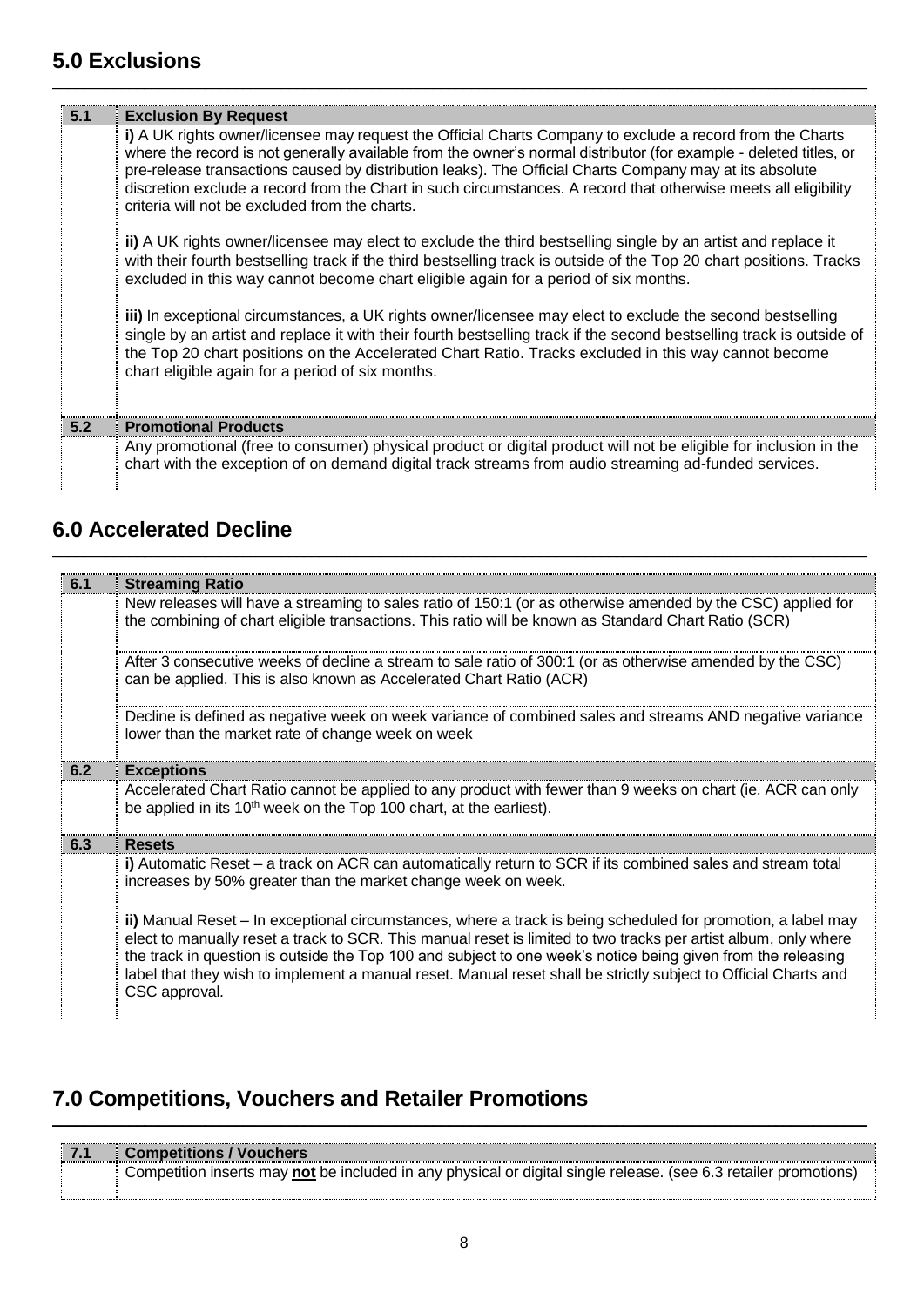|     | A competition featured on or within the packaging of any single release, including but not limited to the<br>'enhanced section', microsite or any other chart eligible software application or program will render the format<br>ineligible for inclusion in the charts.                                                                                                                                                                                 |
|-----|----------------------------------------------------------------------------------------------------------------------------------------------------------------------------------------------------------------------------------------------------------------------------------------------------------------------------------------------------------------------------------------------------------------------------------------------------------|
|     | A release incorporating an exclusive voucher giving discounts on other goods or services, or exclusive access<br>to such goods and services are considered free gifts and are ineligible for inclusion in the chart.                                                                                                                                                                                                                                     |
| 7.2 | Data Capture Incentives                                                                                                                                                                                                                                                                                                                                                                                                                                  |
|     | Standard generic company/record label data capture mechanics that offer a small incentive in exchange for<br>consumer details do not make a product ineligible for the chart.                                                                                                                                                                                                                                                                            |
| 7.3 | <b>Retailer Promotions</b>                                                                                                                                                                                                                                                                                                                                                                                                                               |
|     | Any incentive in the form of a retailer sponsored free gift or discount, to purchase one or more chart eligible<br>singles, will not disqualify transactions of records from contributing to the Chart position provided that the<br>records, and the gifts or discount offered, comply with all other chart eligibility rules. If a retail promotion does<br>not conform to this, transactions of the record concerned will be excluded from the chart. |
|     | The Official Charts Company will require written confirmation from retailers confirming sponsorship of<br>promotions to confirm chart eligibility.                                                                                                                                                                                                                                                                                                       |
|     | If a retailer is running a competition it may not be dependent on the purchase or selection of specific singles.                                                                                                                                                                                                                                                                                                                                         |
|     | In the case of digital formats of a release consumers should not be automatically entered into a competition<br>upon purchase.                                                                                                                                                                                                                                                                                                                           |

### **8.0 Pre Order Incentives**

| -8.0 | <b>Pre Order Incentives</b>                                                                                                                                                                                                           |  |
|------|---------------------------------------------------------------------------------------------------------------------------------------------------------------------------------------------------------------------------------------|--|
|      | No competition incentive may be offered on a digital and/or physical pre order.                                                                                                                                                       |  |
|      | Retailers may conduct pre order incentives on physical or digital products providing they comply with all other<br>chart rules.                                                                                                       |  |
|      | Digital tracks are not permitted as instant gratification for the pre-order of a single release.                                                                                                                                      |  |
|      | Instant Grat tracks from an album pre-order are not eligible for the Official Singles Chart unless purchased as<br>a standalone permanent download, subject to Album Chart Rule 7.1 (See Official UK Album Chart Rules<br>March 2015) |  |

\_\_\_\_\_\_\_\_\_\_\_\_\_\_\_\_\_\_\_\_\_\_\_\_\_\_\_\_\_\_\_\_\_\_\_\_\_\_\_\_\_\_\_\_\_\_\_\_\_\_\_\_\_\_\_\_\_\_\_\_\_\_\_\_\_\_\_\_\_\_\_\_\_\_\_\_\_\_\_\_\_\_\_\_\_\_\_\_\_\_\_\_\_\_\_\_\_\_\_\_\_\_\_\_\_\_\_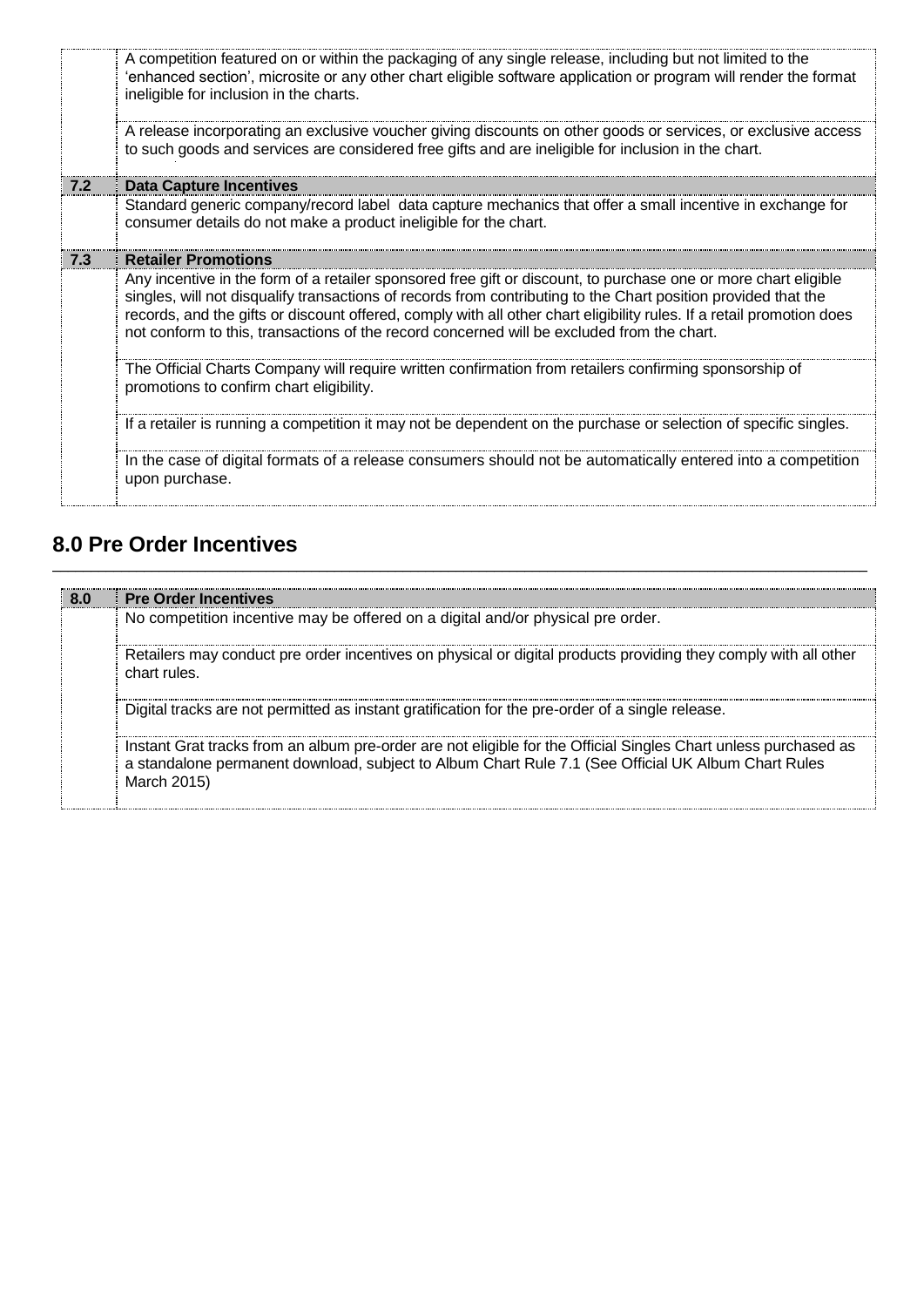### **Allowable Single Content – "Standard" Formats**

| <b>Total Playing Time</b>   | See 3.0: Singles Definitions Summary                                                                                                                                                                                                                                                                                        |
|-----------------------------|-----------------------------------------------------------------------------------------------------------------------------------------------------------------------------------------------------------------------------------------------------------------------------------------------------------------------------|
| <b>Song Allowance</b>       | See 3.0: Singles Definitions Summary                                                                                                                                                                                                                                                                                        |
|                             | The lead song must appear on all formats as an audio track.                                                                                                                                                                                                                                                                 |
| <b>Microsite / Download</b> | Additional content above the lead track need not appear on the physical format and may<br>alternatively be incorporated on a microsite. Total playing time of all content must not exceed<br>maximum timings as outlined above.                                                                                             |
|                             | * a microsite is defined as a "vaulted" area that has been created to add value to the featured single campaign<br>and is only accessible exclusively as a result of purchasing single product.                                                                                                                             |
|                             | Microsite must not feature audio or video products for sale. All weblink rules as listed below are<br>applicable to microsites.                                                                                                                                                                                             |
| Weblinks                    | Weblinks must connect to the homepage of the featured artists' website and/or the releasing label's<br>website.                                                                                                                                                                                                             |
|                             | Additional weblinks to further websites clearly endorsed or supported by the featured artist and/or<br>weblinks to label related information are also eligible provided they comply with all other chart rule<br>requirements specified within this section.                                                                |
|                             | Weblinks directly connecting purchasers of a single to either 'shop' web pages on an artist or label<br>website or any other general retailing website will not be chart eligible.                                                                                                                                          |
|                             | Featured weblinks on enhanced formats may not be advertised as offering a non-related or excessive<br>qift.*                                                                                                                                                                                                                |
|                             | *For this purpose, a non-related gift or excessive gift is a gift that gives the consumer a product, voucher or benefit<br>which is unrelated to the single concerned or has an independent value in excess of the (normal retail) price of the<br>single concerned.                                                        |
| Packaging                   | Slimline jewel case with a standard j-card or a standard 5" slipcase.                                                                                                                                                                                                                                                       |
| <b>Permitted Inserts</b>    | One "database card" intended to collect details of the purchaser for mailing list purposes. The card<br>must be designed to be returned back to the record company, band, appointed mailing house or<br>nominated data collection agency. The card may not serve any other purpose other than that<br>previously mentioned. |
| <b>Permitted Free Gifts</b> | None                                                                                                                                                                                                                                                                                                                        |
|                             |                                                                                                                                                                                                                                                                                                                             |

 $\mathcal{L}_\mathcal{L} = \{ \mathcal{L}_\mathcal{L} = \{ \mathcal{L}_\mathcal{L} = \{ \mathcal{L}_\mathcal{L} = \{ \mathcal{L}_\mathcal{L} = \{ \mathcal{L}_\mathcal{L} = \{ \mathcal{L}_\mathcal{L} = \{ \mathcal{L}_\mathcal{L} = \{ \mathcal{L}_\mathcal{L} = \{ \mathcal{L}_\mathcal{L} = \{ \mathcal{L}_\mathcal{L} = \{ \mathcal{L}_\mathcal{L} = \{ \mathcal{L}_\mathcal{L} = \{ \mathcal{L}_\mathcal{L} = \{ \mathcal{L}_\mathcal{$ 

#### **Please note that the following are NOT eligible.**

Any element not mentioned above and which has not been specifically approved by the Official Charts Company prior to release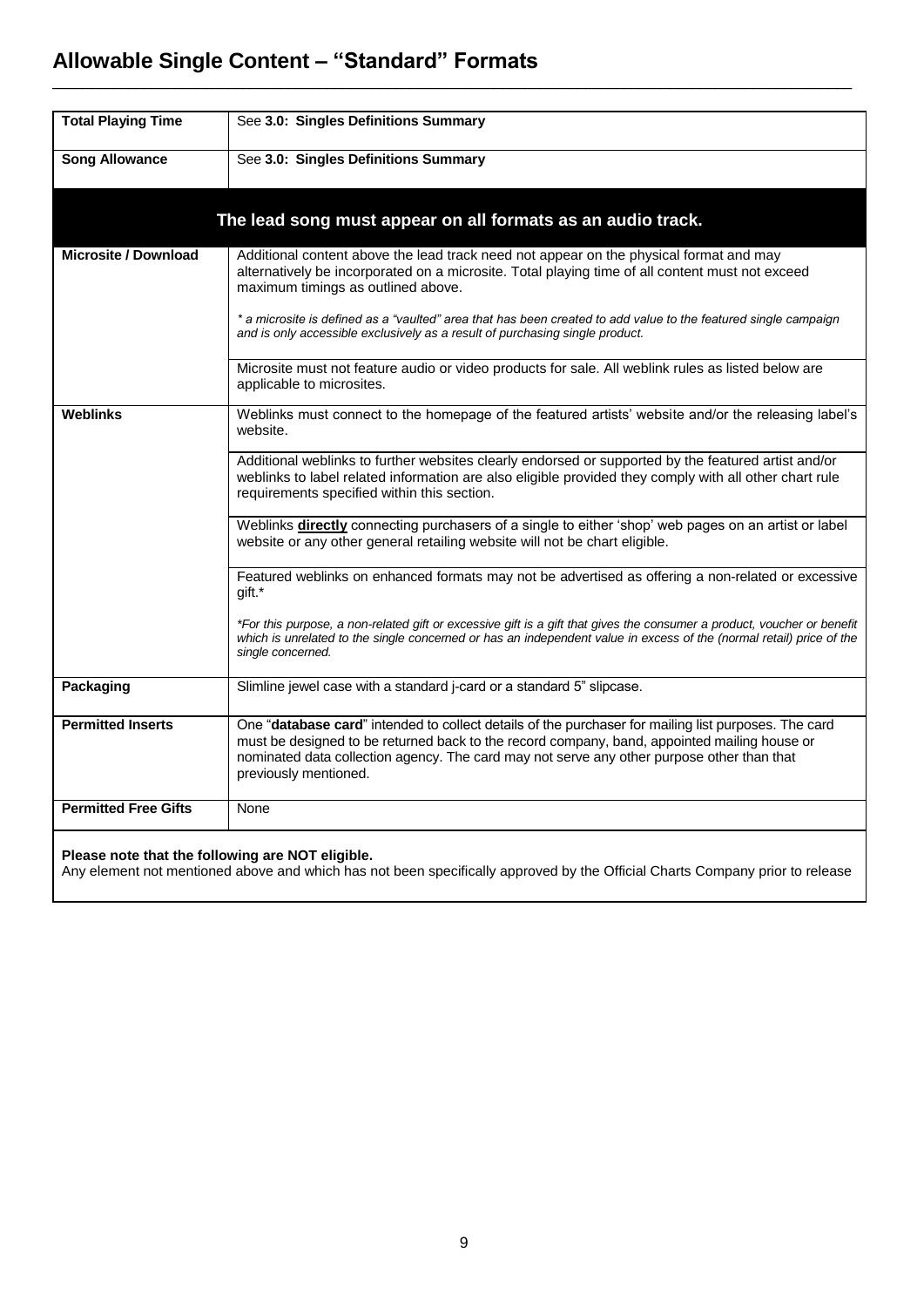### **Allowable Single Content – "Maxi" Formats**

| <b>Total Playing Time</b> | See 3.0: Singles Definitions Summary                                                                                                                                                                                                                                                             |
|---------------------------|--------------------------------------------------------------------------------------------------------------------------------------------------------------------------------------------------------------------------------------------------------------------------------------------------|
| Song Allowance            | See 3.0: Singles Definitions Summary                                                                                                                                                                                                                                                             |
|                           |                                                                                                                                                                                                                                                                                                  |
|                           | The lead song OR video must appear on all formats.                                                                                                                                                                                                                                               |
| <b>Audio Content</b>      | Song allowance and alternative version of those songs, limited by total playing time and video content.                                                                                                                                                                                          |
| <b>Video Content</b>      | Up to song allowance (maximum of 4 videos), limited by total playing time and audio content.                                                                                                                                                                                                     |
|                           | Playing time of video tracks will not count towards total permitted playing time providing the video is<br>the only commercially available promotional video for the track(s) and/or is cut to substantially the<br>same mix as featured "audio only" track(s).                                  |
|                           | If the video is not of one of the featured "audio only" track(s) it will count as one of the four permissible<br>song titles and total playing time inclusive of the video must come within 25 minutes.                                                                                          |
|                           | A video may be an interview or EPK, but would automatically count as one of the four permitted song<br>titles.                                                                                                                                                                                   |
|                           | An interview/EPK with a full length promo/live track cut away included will count as two full length<br>videos. If the video(s) are cut to substantially the same mix as a track that appears on the format,<br>they will not count as extra tracks or towards the total permitted playing time. |
|                           | Note: Remix formats may only contain the promotional video of the featured song.                                                                                                                                                                                                                 |
|                           | NB. Individual sales of downloadable video featured in a digital bundle will not register sales<br>or be eligible for the Official Singles or Download Charts.                                                                                                                                   |
| <b>Ringtones</b>          | One ringtone per maxi format is permissible. The ringtone must correspond to one of the<br>featured tracks on the format in which the ringtone is made available.                                                                                                                                |
| <b>Multimedia Content</b> | Multimedia element must be directly related to the featured artist(s) and not previously available for<br>purchase in its entirety as a separate product.                                                                                                                                        |
|                           | A Maxi format may include the following:-                                                                                                                                                                                                                                                        |
|                           | Gallery related to the artist with unlimited images                                                                                                                                                                                                                                              |
|                           | Text screens related to the artist e.g. biography / tour dates / artist merchandise details.<br>Downloadable wallpaper files                                                                                                                                                                     |
|                           | Audio sound bytes, or other duplicated content taken directly from the featured tracks may<br>be incorporated without counting as part of the total permitted playing time.                                                                                                                      |
|                           | In addition a maximum of ONE of the following BONUS items:-                                                                                                                                                                                                                                      |
|                           | <b>Additional Video Section</b><br>Any number of clips up to a combined maximum duration of 2 minutes in total. Additional clips do<br>not count towards the maximum number of tracks or total permitted playing time.                                                                           |
|                           | <b>OR</b><br><b>Downloadable Feature</b>                                                                                                                                                                                                                                                         |
|                           | Screensaver/icon or other similar as previously agreed by OCC.                                                                                                                                                                                                                                   |
|                           | <b>OR</b>                                                                                                                                                                                                                                                                                        |
|                           | <b>Game / Related Software</b><br>Related to the artist, created exclusively for the single and not previously available for purchase in<br>its own right.                                                                                                                                       |

 $\_$  ,  $\_$  ,  $\_$  ,  $\_$  ,  $\_$  ,  $\_$  ,  $\_$  ,  $\_$  ,  $\_$  ,  $\_$  ,  $\_$  ,  $\_$  ,  $\_$  ,  $\_$  ,  $\_$  ,  $\_$  ,  $\_$  ,  $\_$  ,  $\_$  ,  $\_$  ,  $\_$  ,  $\_$  ,  $\_$  ,  $\_$  ,  $\_$  ,  $\_$  ,  $\_$  ,  $\_$  ,  $\_$  ,  $\_$  ,  $\_$  ,  $\_$  ,  $\_$  ,  $\_$  ,  $\_$  ,  $\_$  ,  $\_$  ,